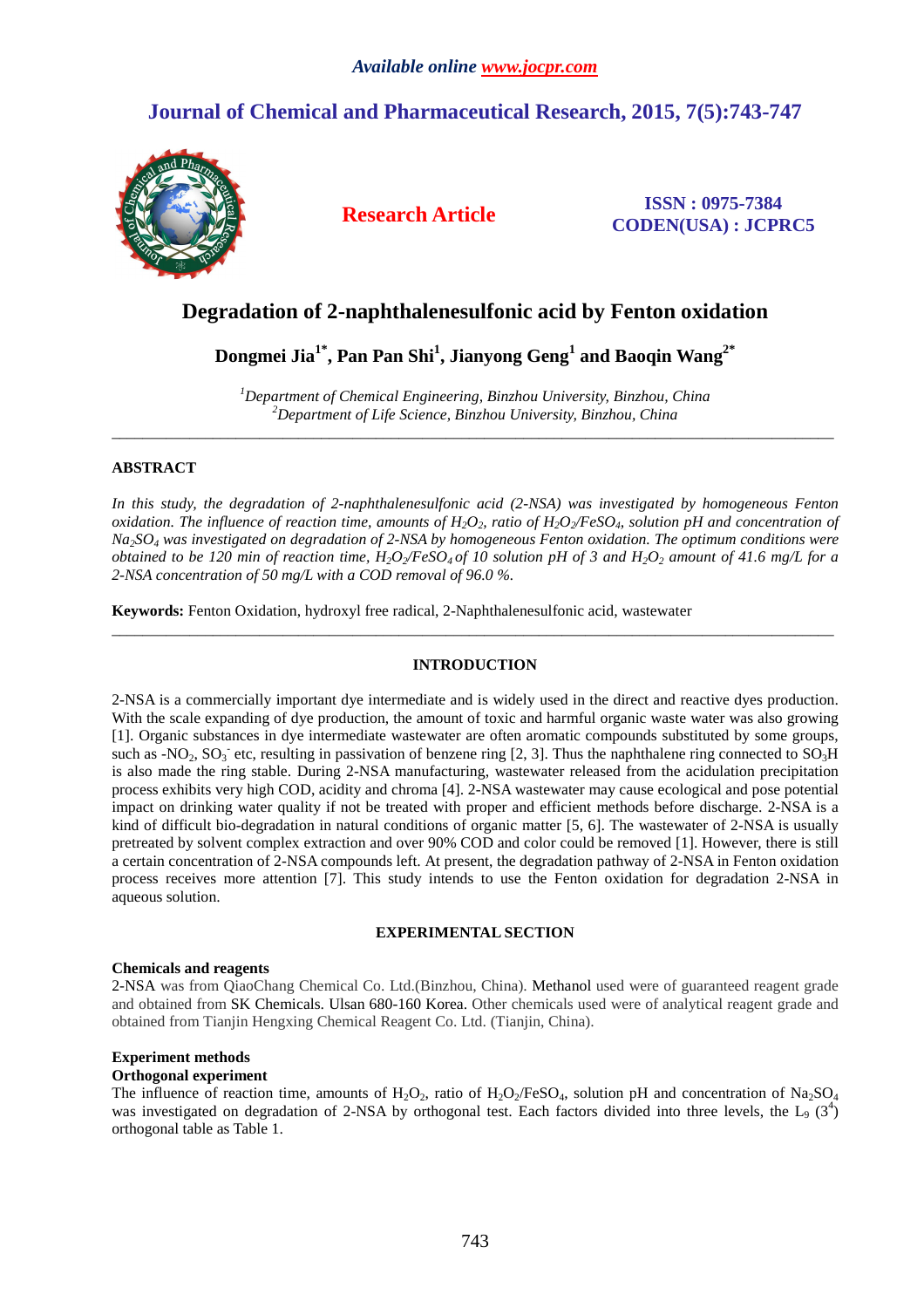| level |                 |                 |    |                     |
|-------|-----------------|-----------------|----|---------------------|
|       | $H_2O_2$ (mg/L) | $H_2O_2/FeSO_4$ | pH | reaction time (min) |
|       | 41.6            | 2.5             |    | 60                  |
|       | 83.25           |                 |    | 120                 |
|       | 166.5           | 10              |    | 180                 |
|       |                 |                 |    |                     |

#### **Table 1 Factors and levels of orthogonal experiment**

*\_\_\_\_\_\_\_\_\_\_\_\_\_\_\_\_\_\_\_\_\_\_\_\_\_\_\_\_\_\_\_\_\_\_\_\_\_\_\_\_\_\_\_\_\_\_\_\_\_\_\_\_\_\_\_\_\_\_\_\_\_\_\_\_\_\_\_\_\_\_\_\_\_\_\_\_\_\_*

#### **Single factor experiment**

A certain amount of ferrous sulfate and  $H_2O_2$  is added to the 2-NSA waste water (50mg/L), reaction of 120min, based on COD index. The effect of solution pH, reaction time,  $H_2O_2$  dosage,  $H_2O_2$ /FeSO<sub>4</sub> dosage and Na<sub>2</sub>SO<sub>4</sub> on degradation effect were investigated.

#### **RESULTS AND DISCUSSION**

#### **The results of orthogonal experiment**

As shown in table 2, the primary and secondary factors affecting the removal rate of COD are as follows:  $H_2O_2$ dosage > pH >  $H_2O_2$ /FeSO<sub>4</sub> > reaction time, the best combination is  $A_1B_3C_3D_1$ .

**Table 2 The results of L9(3<sup>4</sup> ) orthogonal experiment** 

| No.            |                                                    |                                |                         |     | Factor A Factor B Factor C Factor D The removal rate of COD |
|----------------|----------------------------------------------------|--------------------------------|-------------------------|-----|-------------------------------------------------------------|
| 1              | 41.6                                               | 2.5                            | 3                       | 60  | 78.35                                                       |
| 2              | 41.6                                               | 5                              | 4                       | 120 | 93.23                                                       |
| 3              | 41.6                                               | 10                             | 5                       | 180 | 72.93                                                       |
| $\overline{4}$ | 83.25                                              | 2.5                            | 4                       | 180 | 97.29                                                       |
| 5              | 83.25                                              | 5                              | 5                       | 60  | 91.88                                                       |
| 6              | 83.25                                              | 10                             | 3                       | 120 | 85.11                                                       |
| 7              | 166.5                                              | 2.5                            | 5                       | 120 | 93.23                                                       |
| 8              | 166.5                                              | 5                              | 3                       | 180 | 94.59                                                       |
| 9              | 166.5                                              | 10                             | 4                       | 60  | 95.94                                                       |
|                | $K_1$ 162.0300 90.8900 90.8900 98.8000             |                                |                         |     |                                                             |
|                | K <sub>2</sub> 75.0800 27.6600 39.5200 82.9900     |                                |                         |     |                                                             |
|                | K <sub>3</sub> 15.8100 134.3700 122.5100 71.1300   |                                |                         |     |                                                             |
|                | COD k <sub>1</sub> 54.0100 30.2967 30.2967 32.9333 |                                |                         |     |                                                             |
|                | $k$ , 25.0267 9.2200                               |                                | 13.1733 27.6633         |     |                                                             |
|                | $k_3$ 5.2700                                       |                                | 44.7900 40.8367 23.7100 |     |                                                             |
|                | R                                                  | 38.2000 25.0300 27.6633 9.2233 |                         |     |                                                             |

#### **Effect of reaction time**

Figure 1 presents the effect of the reaction time varied from 30 min to 120 min on the degradation of 2-NSA. It can be seen that the removal rate of COD increased from 81.3% to 88.9%. When the reaction time continues to increase, there was no significant change in COD. So the optimum reaction time was fixed at 120 min and used in the following experiments.





Figure 1 Effect of reaction time on the degradation of 2-NSA

Figure 2 The effect of pH on the degradation of 2-NSA

Figure 2 presents the effect of the solution pH increased from 3 to 8 on the degradation of 2-NSA. It can be seen that the removal rate of COD reduced from 89% to 0.7%. The pH value of the solution is too low, the concentration of  $H^+$  in the solution is too high, then Fe<sup>3+</sup>cannot be successfully reduced to Fe<sup>2+</sup>. When the pH value of the solution is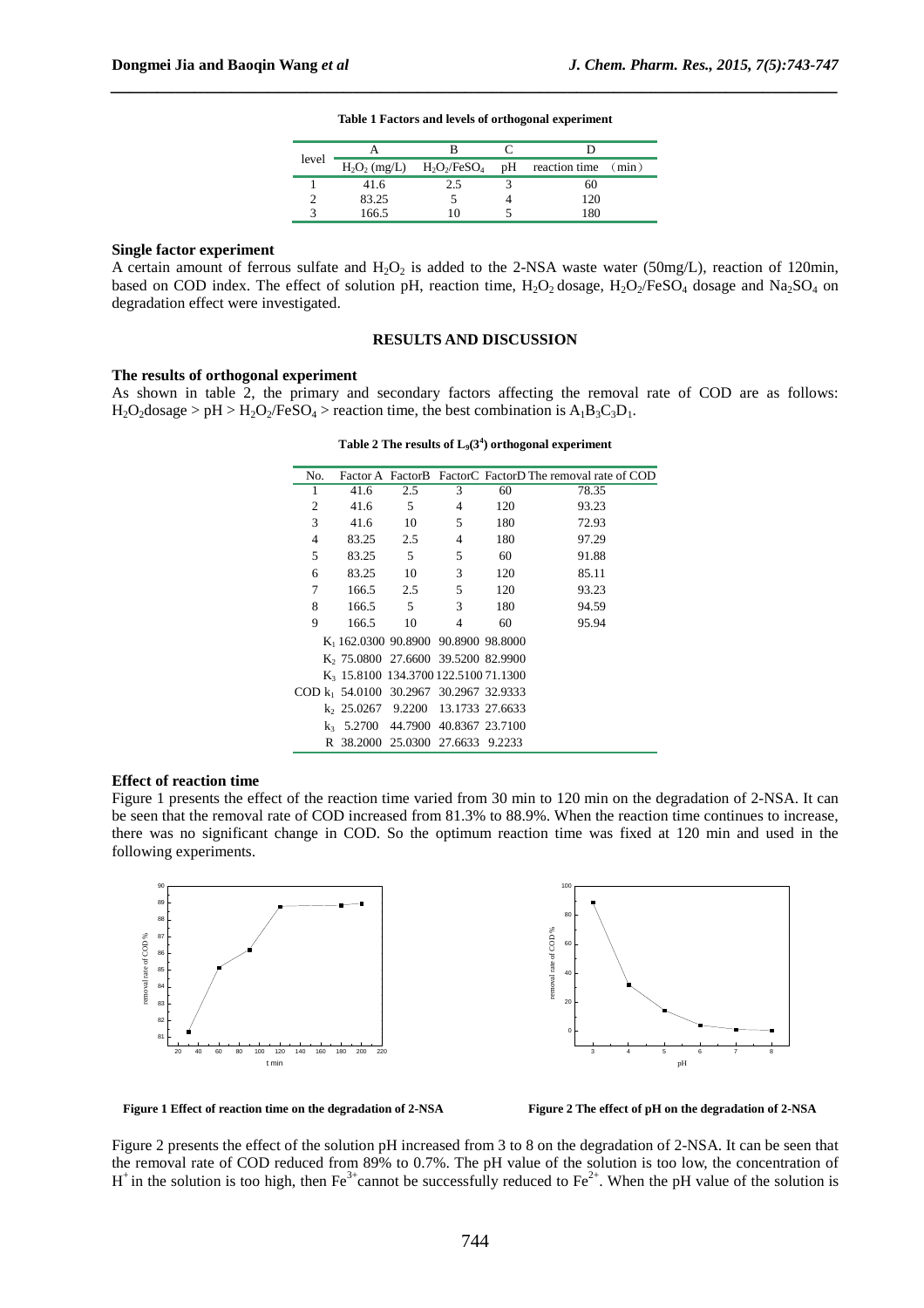higher, the higher OH<sup>-</sup> concentration in the solution, the inhibition of formation of ·OH, the number of ·OH that generated by the reaction will decrease. Then the removal rate of COD decreased [8,9].With the reaction time increasing, there was no significant change in COD. So the solution pH was fixed at 3 and used in the following experiments.

*\_\_\_\_\_\_\_\_\_\_\_\_\_\_\_\_\_\_\_\_\_\_\_\_\_\_\_\_\_\_\_\_\_\_\_\_\_\_\_\_\_\_\_\_\_\_\_\_\_\_\_\_\_\_\_\_\_\_\_\_\_\_\_\_\_\_\_\_\_\_\_\_\_\_\_\_\_\_*

#### **Effect of the amounts of**  $H_2O_2$

Figure 3 presents the effect of the amount of  $H_2O_2$  increased from 20.8mg/L to 41.6mg/L on the removal of 2-NSA. It can be seen from Figure 3 that the solution COD decreased with the increase of the amount of  $H_2O_2$ . With the amount of  $H_2O_2$  increasing, there was no significant change in COD of solution. According to the CWPO reaction principle [10], the increasing of  $H_2O_2$  will produce more hydroxyl radicals and increase the oxidation ability. So the removal rate of COD also will increase. But, when the dosage of  $H_2O_2$  is excessive,  $H_2O_2$  would react with the hydroxyl radical. It is a  $H_2O_2$  self consumption phenomenon. The optimum amount of  $H_2O_2$  was determined to be 41.6mg/L and used in the following experiments.



Figure 3 Effects of the amount of  $H_2O_2$  on the degradation of 2-NSA Figure 4 Effect of  $H_2O_2$  to  $Fe^{2+}$  ratio on the degradation of 2-NSA

Figure 4 presents the effect of the  $H_2O_2$  to FeSO<sub>4</sub>·7H<sub>2</sub>O mass ratio varied from 1:1 to 10:1 on the degradation of 2-NSA at fixed  $H_2O_2$  dose of 41.6mg/L. It can be seen that the removal rate of COD increased from 77.5% to 89.1%. When the  $H_2O_2$  to FeSO<sub>4</sub>·7H<sub>2</sub>O mass ratio continues to increase, there was no significant change in COD. The mass ratio of  $H_2O_2$  to FeSO<sub>4</sub>·7H<sub>2</sub>O was fixed at 10:1 and used in the following experiments.

# **Effect of Na2SO<sup>4</sup> .**

Figure 5 presents the effect of the amount of  $Na<sub>2</sub>SO<sub>4</sub>$  increased from 30 g/L to 90 g/L on the degradation of 2-NSA. It can be seen that the removal rate of COD increased from 89% to 96%, showed that the solution COD increased with the increase of the amount of  $Na_2SO_4$ . With the amount of  $Na_2SO_4$  increasing, there was no significant change in COD.



**The mechanism of Fenton oxidation of 2-NSA. Figure 5 Effect of the amount of Na2SO4 on the degradation of 2-NSA Figure 6 HPLC chromatogram of 2-NSA before and after Fenton oxidation** 

Fenton oxidation as one of advanced oxidation processes is effective in industrial wastewater treatment. During the Fenton process, hydroxyl radicals are generated by the decomposition of hydrogen peroxide catalyzed by ferrous ions [13]. From the above experimental results, the mechanism of Fenton oxidation of 2-NSA may be as follows [11, 12] :

$$
\text{Fe}^{2+} + H_2O_2 \longrightarrow \text{Fe}^{2+} + OH + OH + OH
$$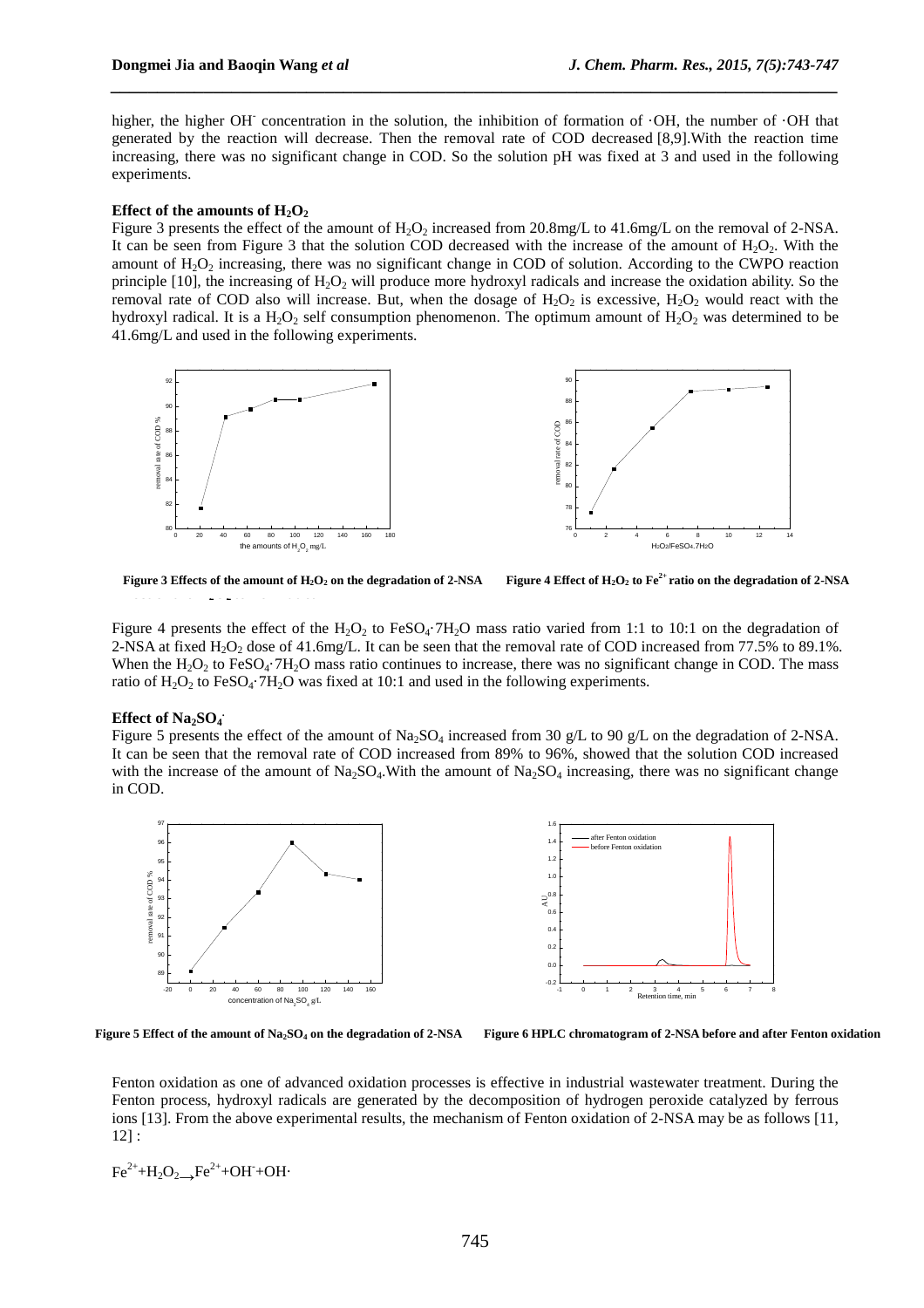

Figure 6 was the HPLC chromatogram analysis of the 2-NSA solution and after its degradated solution by Fenton oxidation method. As shown in Figure 6, 2-NSA in aqueous solution was degradated thoroughly.

#### **CONCLUSION**

In this work, Fenton oxidation was employed for the degradation of 2-NSA in aqueous solution.. The results showed that the optimum conditions were obtained to be 120 min of reaction time, solution pH of 3,  $H_2O_2$  to FeSO<sub>4</sub> mass ratio of 10 and H<sub>2</sub>O<sub>2</sub> amount of 41.6 mg/L for the 2-NSA concentration of 50 mg/L with a COD removal of 96.0 %.

#### **Acknowledgments**

This research was funded by the the Project of Shandong Province Higher Educational Science and Technology Program, China (Grant No. J14LC05), Shandong Provincial Natural Science Foundation, China (Grant No. ZR2013EML002) and the Binzhou University Natural Science Foundation, China (Grant No. 2013Y02).

#### **REFERENCES**

[1]Y Zhang, Y Zhang, Y Huo, YF Zhang, J Chen, LG Wang, *Industrial water treatment*, **2011**, 31 (2): 46-48.

[2] YQ Yao. Organic chemistry. Wuhan: Wuhan University of Technology press, **2003**, 98-106.

[3]WP Zhu, ZH Yang, L Wang. Department of Environmental Engineering, Tsinghua University, Beijing, China, **1996**, 30 (12): 2949-2954.

[4] CH Li, PF Shi. *Journal of Harbin Institute of Technology*, **2001**, 33 (6): 807-811.

[5]H Zuo, Y Li, M Li, Y Zhang. *Environ. Sci.Tech*, **2010**, 33 (6E): 151-153.

[6]R Xie.*Environmental protection of chemical industry* **1994**, 14 (3): 139-141.

[7]HH Liu,QY Chen,Y Yu. *Journal of Hazardous Maetrials*, **2013**, (263): 593-599.

[8] XX Ou, FJ Zhang, C Wang, D Guan, LJ Ma, LH Q. *Chinese Journal of environmental engineering*, **2010**, 4 (7): 1453-1455.

[9] CH Chen, B Xie, Y Ren, CF Wu, CH Wei, *Environ. Sci*, **2000**, 21 (5): 93-96.

[10] Y Li, L Song, SF Zhu, *Environ. Sci. Tech*, **2008**, 31 (3): 88-90.

[11] ZY Li. Harbin Institute of Technology, **2013**, 12-14.

[12] María A.Fontecha-Cámara, Miguel A. Álvarez, Victoria López-Ramónet al. *Water Sci Technol*, **2015**, 71 (5)